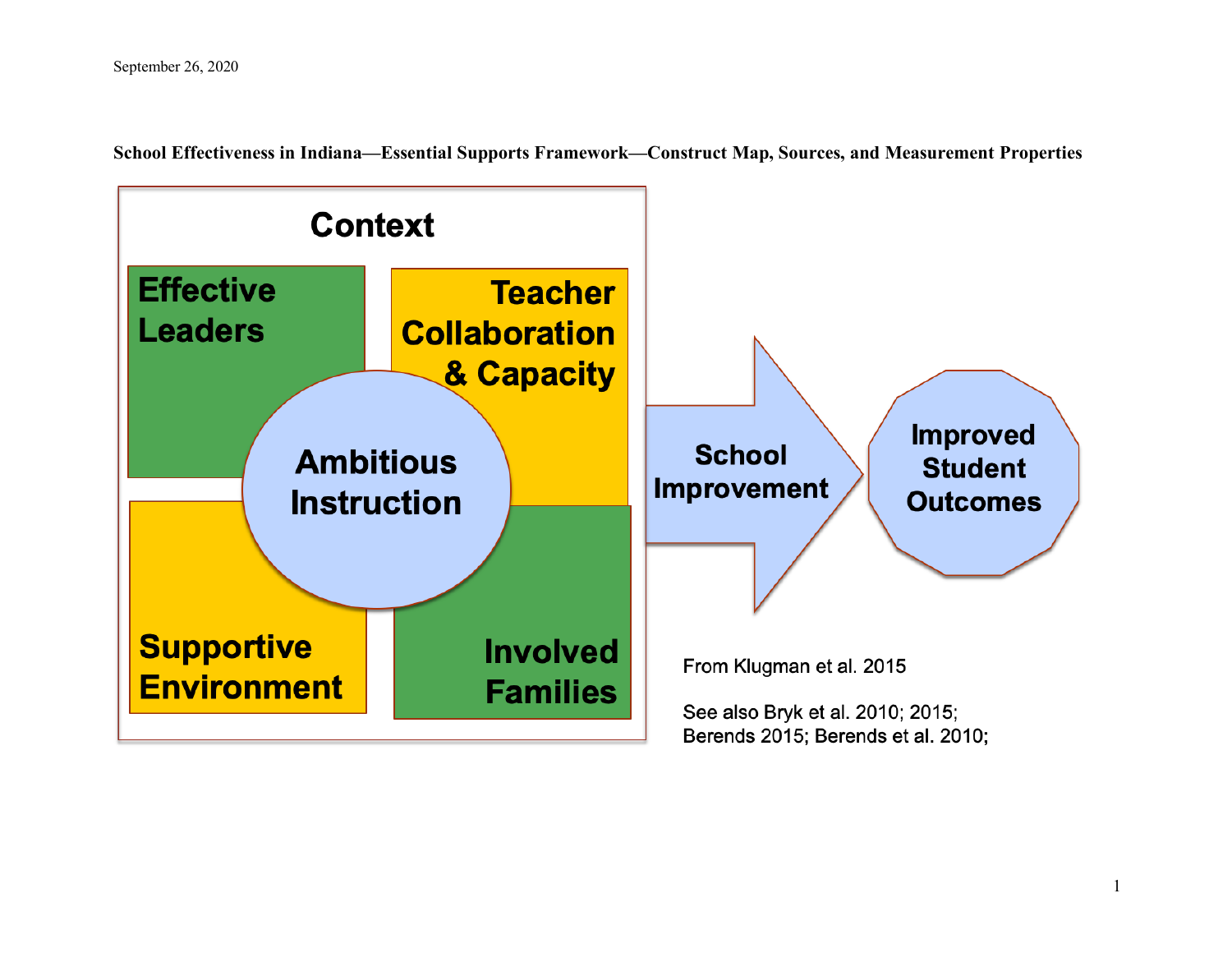| <b>Policy Topic/Construct</b>       | <b>Survey</b> | Question(s) | <b>Survey Items in Final Scale/Factor</b>                                                                                                                                                                                                                                                                                                                                                                                                                                                                                                                                                                                                                                                                 | <b>Source</b>                                                                            | $SEI$ $\alpha$                                                                            |
|-------------------------------------|---------------|-------------|-----------------------------------------------------------------------------------------------------------------------------------------------------------------------------------------------------------------------------------------------------------------------------------------------------------------------------------------------------------------------------------------------------------------------------------------------------------------------------------------------------------------------------------------------------------------------------------------------------------------------------------------------------------------------------------------------------------|------------------------------------------------------------------------------------------|-------------------------------------------------------------------------------------------|
| <b>AMBITIOUS INSTRUCTION</b>        |               |             |                                                                                                                                                                                                                                                                                                                                                                                                                                                                                                                                                                                                                                                                                                           |                                                                                          |                                                                                           |
| <b>Academic Press for Students</b>  | Teacher       | TQ14a-d     | Please indicate the extent to which teachers in this school agree<br>or disagree with the following statements for this school year.<br>(6 response options: strongly disagree to strongly agree)<br>Teachers in this school<br>a. Expect students to complete every assignment<br>b. Encourage students to keep trying even when the work is<br>challenging<br>c. Set high expectations for academic work<br>d. Think it's important that all students do well in their classes                                                                                                                                                                                                                          | <b>NISL</b><br>(.92)<br><b>WMSW</b><br>(.87)<br>Berends et<br>al. $(2010)$               | <b>SEI</b><br>$\alpha = 0.82$<br><b>Good Fit</b><br>in Factor<br><b>Analysis</b><br>(CFA) |
| <b>Expectations for Instruction</b> | Teacher       | TQ19a-e     | To what extent do you agree or disagree with the following<br>statements about the objectives for instructional improvement<br>efforts in your school this 2016-17 year?<br>(6 response options: strongly disagree to strongly agree)<br>a. There is a detailed plan for improving instruction.<br>The steps for improving instruction are carefully staged<br>b <sub>1</sub><br>and sequenced.<br>Steps that teachers should take to improve their teaching<br>$\mathbf{c}$ .<br>are clearly outlined.<br>I have been exposed to many examples of the kinds of<br>d.<br>work that is expected of my students.<br>I have been exposed to many examples of the kind of<br>e.<br>teaching that is expected. | NISC (.73)<br><b>WMSW</b><br>(.91)<br>Berends et<br>al. (2010,<br>2019)                  | <b>SEI</b><br>$\alpha = 0.92$<br><b>Good Fit</b><br>CFA                                   |
| <b>Time on Task</b>                 | Teacher       | TQ15a-d     | Please indicate the extent to which you agree or disagree with the<br>following statements about your school for the school year.<br>(6 response options: strongly disagree to strongly agree)<br>This school uses a comprehensive approach to maintain a<br>a.<br>high level of student attendance.<br>Teachers and administrators practice management and<br>$b_{\cdot}$<br>supervisory techniques that keep students on task and<br>minimize disruptions.<br>Students are engaged during the vast majority of class time.<br>c.<br>School events are scheduled to avoid disruption of learning<br>d.<br>time.                                                                                          | Garrison &<br>Holifield<br>(2005)<br><b>WMSW</b><br>(.745)<br>Berends et<br>al. $(2010)$ | <b>SEI</b><br>$\alpha = 0.75$<br><b>Good Fit</b><br>CFA                                   |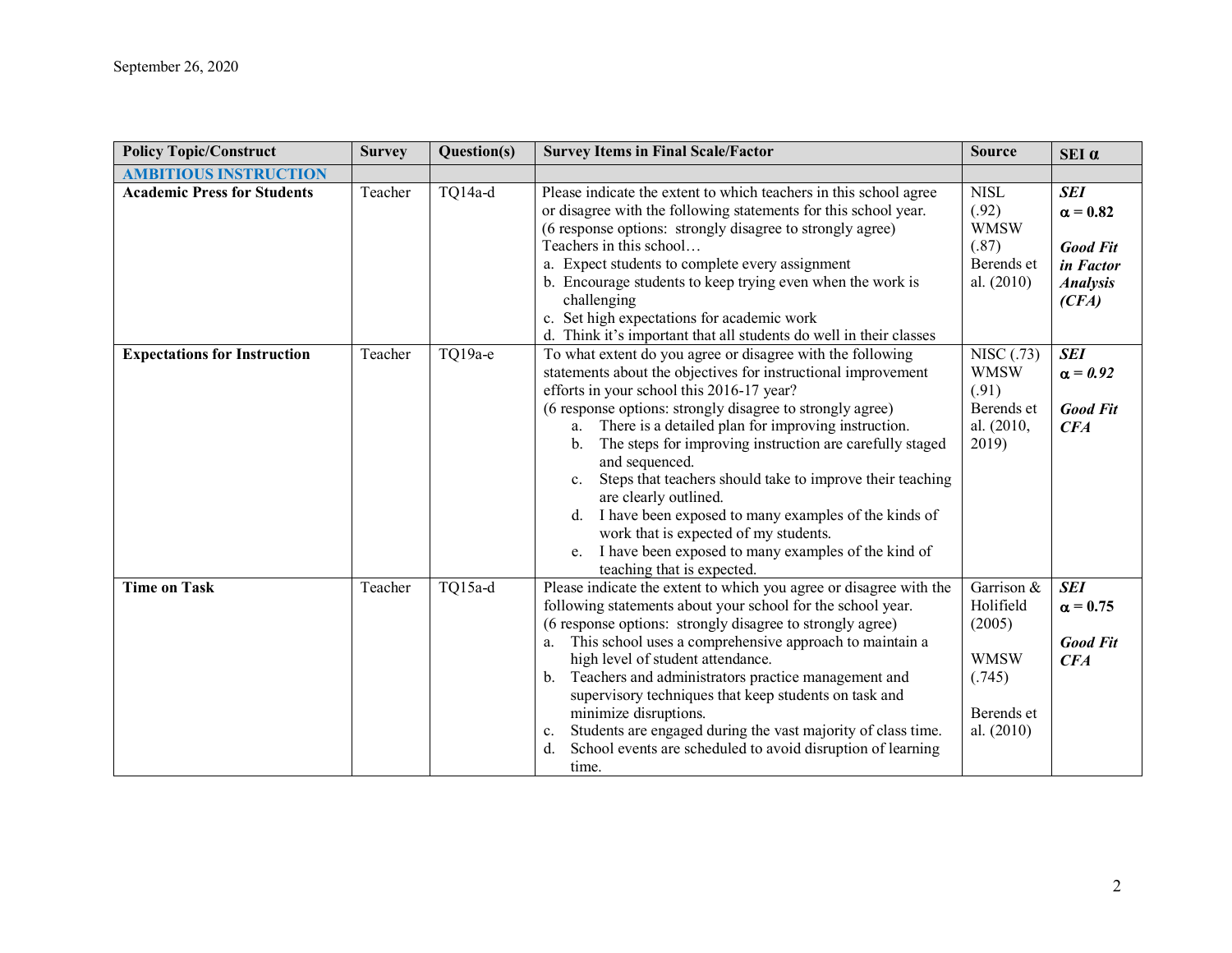| <b>Policy Topic/Construct</b>                                               | <b>Survey</b> | Question(s)   | <b>Survey Items in Final Scale/Factor</b>                                                                                                                                                                                                                                                                                                                                                                                                                                                                                                                                                                                                           | <b>Source</b>                                                              | $SEI$ $\alpha$                                                   |
|-----------------------------------------------------------------------------|---------------|---------------|-----------------------------------------------------------------------------------------------------------------------------------------------------------------------------------------------------------------------------------------------------------------------------------------------------------------------------------------------------------------------------------------------------------------------------------------------------------------------------------------------------------------------------------------------------------------------------------------------------------------------------------------------------|----------------------------------------------------------------------------|------------------------------------------------------------------|
| <b>Student Learning Experiences</b><br>(from Innovation-Curriculum)         | Teacher       | TQ9a, i, j, l | Do you use any of the following <i>curriculum</i> strategies in the<br>classroom where you spend the most time during this school<br>year 2016-17?<br>(Response options: Yes or No)<br>a. Student work is focused around long-term investigations of<br>compelling questions (e.g., learning expeditions).<br>i. My students use their communities as sites of learning and<br>investigation.<br>j. My instructional methods focus on complex, real-life projects<br>that provide students with authentic learning experiences.<br>1. In my classroom, learning is primarily based around students<br>asking questions and investigating solutions. | <b>WMSW</b><br>See<br>Berends et<br>al. (2019)<br>chapter in<br>Crossroads | <b>SEI</b><br>$\alpha = 0.60$<br><b>Acceptable</b><br><b>Fit</b> |
| Degree of Difference-<br><b>Curriculum &amp; Teaching</b><br><b>Methods</b> | Teacher       | TQ11a-b       | How different do you think your school's curriculum or teaching<br>methods are from the typical curriculum and/or methods of<br>instruction at most schools in your area (e.g., district,<br>neighborhood, county)?<br>(5 response options: not at all different, somewhat different,<br>moderately different, very different, extremely different)<br>a. Curriculum<br>Teaching methods<br>$\mathbf{b}$ .                                                                                                                                                                                                                                          | <b>AIR</b><br>magnet<br><b>WMSW</b>                                        | <b>SEI</b><br>Use for<br>descriptive<br>purposes                 |
| <b>Teacher Focus on Student Data</b>                                        | Teacher       | TQ13a-h       | To what extent do teachers in your school use data for the<br>following purposes during this school year?<br>(4 response options: data not used, used minimally, used<br>moderately, used extensively)<br>Identifying individual students who need remedial assistance<br>a.<br>Tailoring instruction to individual students' needs<br>b.<br>Developing recommendations for tutoring or other<br>c.<br>educational services for students<br>Identifying and correcting gaps in the curriculum for all<br>$d_{\cdot}$<br>students                                                                                                                    | <b>NISL</b><br>(.92)<br><b>WMSW</b><br>(.87)<br>Berends et<br>al. (2010)   | <b>SEI</b><br>$\alpha = 0.83$<br><b>Good Fit</b><br>CFA          |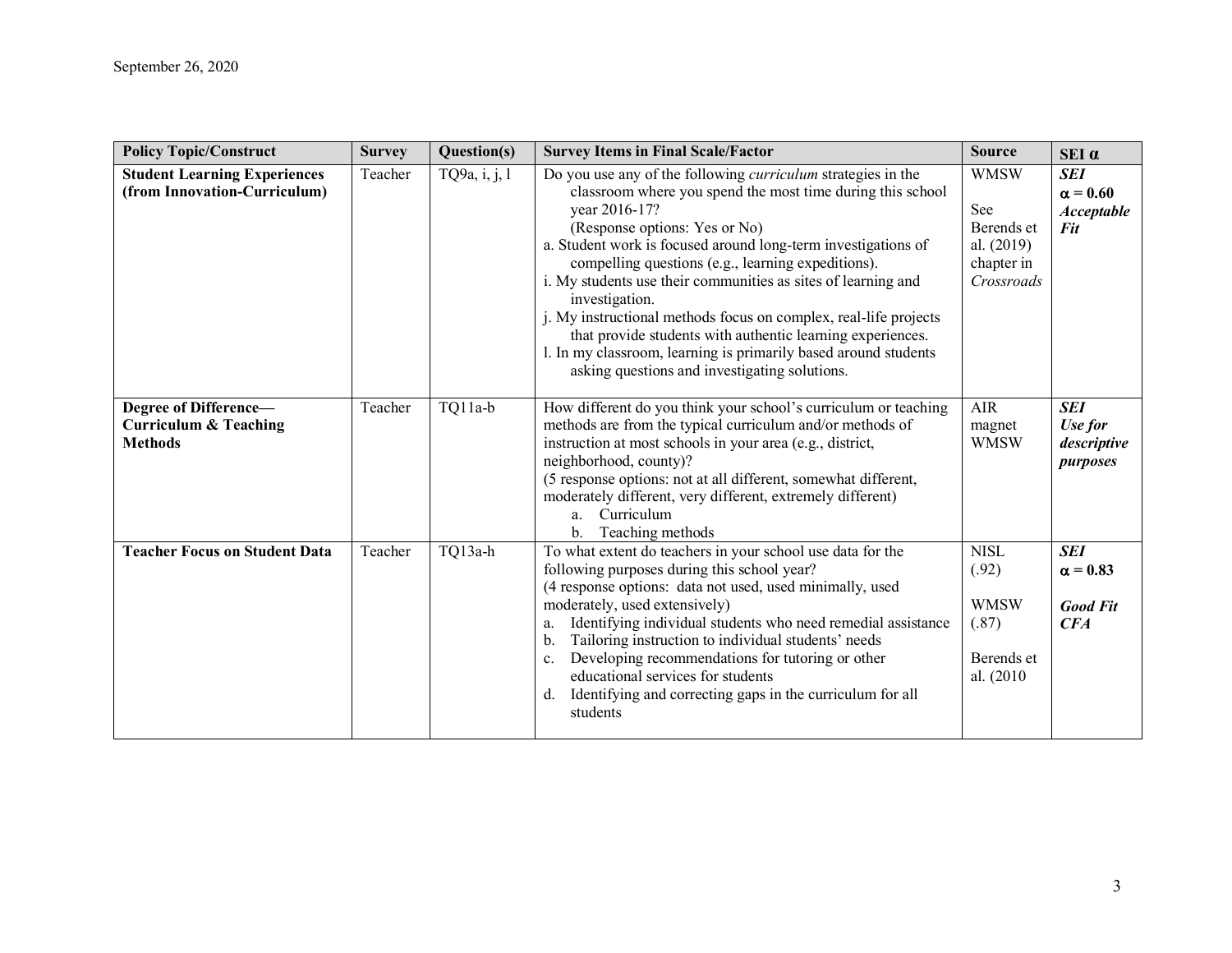| <b>Policy Topic/Construct</b> | <b>Survey</b> | Question(s) | <b>Survey Items in Final Scale/Factor</b>                                                                                                                                                                                                                                                                                                                                                                                                                                                                                                                                                                                                                                                                                                                                    | <b>Source</b> | $SEI \alpha$                                            |
|-------------------------------|---------------|-------------|------------------------------------------------------------------------------------------------------------------------------------------------------------------------------------------------------------------------------------------------------------------------------------------------------------------------------------------------------------------------------------------------------------------------------------------------------------------------------------------------------------------------------------------------------------------------------------------------------------------------------------------------------------------------------------------------------------------------------------------------------------------------------|---------------|---------------------------------------------------------|
| <b>Student Data Use</b>       | Principal     | $PQ14a-k$   | To what extent do you use student data for the following<br>activities?<br>(5 response options: not at all, very little, some, a moderate<br>amount, a great deal)<br>Making changes to the school's curriculum and/or<br>a.<br>instructional materials<br>Developing a school improvement plan<br>b.<br>Making decision regarding student promotion or<br>$\mathbf{c}$ .<br>retention<br>Identifying students who need additional instructional<br>d.<br>support<br>Identifying school-level or individual-level problems<br>e.<br>with attendance, tardiness, and/or behavior<br>Making decisions about how much time to spend on<br>each academic subject<br>Supporting classroom instruction (e.g., to adjust<br>g.<br>practice)<br>Assigning teachers to students<br>h. |               | <b>SEI</b><br>$\alpha = 0.85$<br><b>Good Fit</b><br>CFA |
|                               |               |             | Evaluating teacher performance<br>Focusing teaching professional development<br>Recognizing students for achievement<br>k.                                                                                                                                                                                                                                                                                                                                                                                                                                                                                                                                                                                                                                                   |               |                                                         |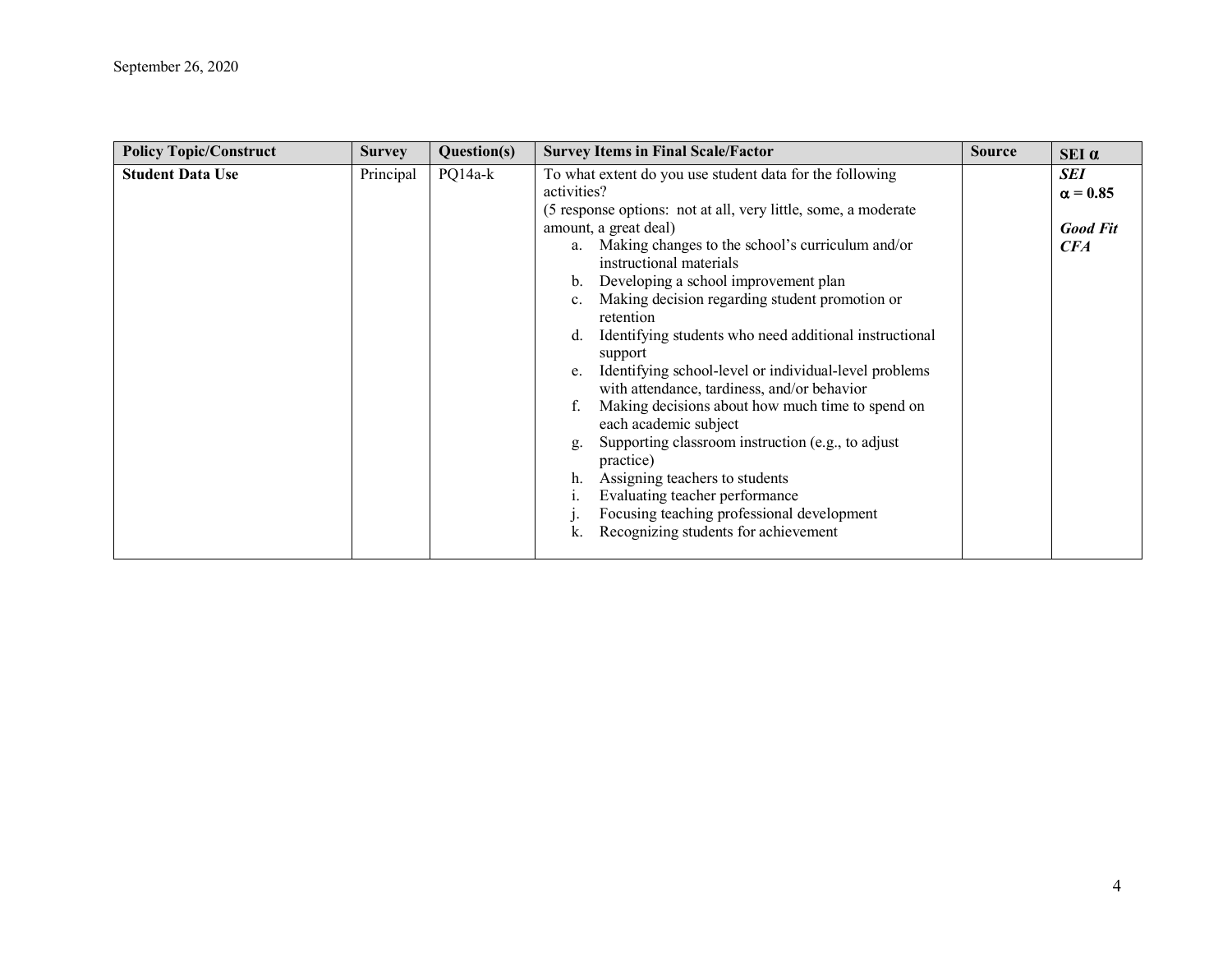| <b>Policy Topic/Construct</b>         | <b>Survey</b> | Question(s)        | <b>Survey Items in Final Scale/Factor</b>                                                                                                                                                                                                                                                                                                                                                                                                                                                                                                                                                                                                        | <b>Source</b>                      | $SEI$ $\alpha$                                                          |
|---------------------------------------|---------------|--------------------|--------------------------------------------------------------------------------------------------------------------------------------------------------------------------------------------------------------------------------------------------------------------------------------------------------------------------------------------------------------------------------------------------------------------------------------------------------------------------------------------------------------------------------------------------------------------------------------------------------------------------------------------------|------------------------------------|-------------------------------------------------------------------------|
| <b>Challenges to Student Learning</b> | Teacher       | $TQ8$ j-k, r, t, u | To what extent do you consider each of the following factors a<br><i>challenge</i> to student learning in your classroom? (5 response<br>options: not at al, very little, some, a moderate amount, a great<br>deal)<br>Uninterested students<br>Disruptive students<br>Low morale among students<br>Student absenteeism<br>Student tardiness<br>u.                                                                                                                                                                                                                                                                                               | NISL (.82)<br><b>WMSW</b><br>(.85) | <b>SEI</b><br>$\alpha = 0.81$<br><b>Good Fit</b><br>CFA                 |
| <b>Teacher Support</b>                | Teacher       | TQ8e, $g_{0}$ -p,v | To what extent do you consider each of the following factors a<br><i>challenge</i> to student learning in your classroom?<br>(5 response options: not at al, very little, some, a moderate<br>amount, a great deal)<br>Amount of professional support staff (e.g., counselors,<br>$e_{\cdot}$<br>specialists)<br>Amount of time to prepare for class<br>g.<br>Lack of school resources to provide the extra help for<br>$\mathbf{O}$ .<br>students who need it<br>Lack of teacher planning time built into the school day<br>D <sub>1</sub><br>Lack of guidance or support for teaching special<br>education students (i.e., students with IEPs) |                                    | <b>SEI</b><br>$\alpha = 0.76$<br><i><b>Acceptable</b></i><br><b>Fit</b> |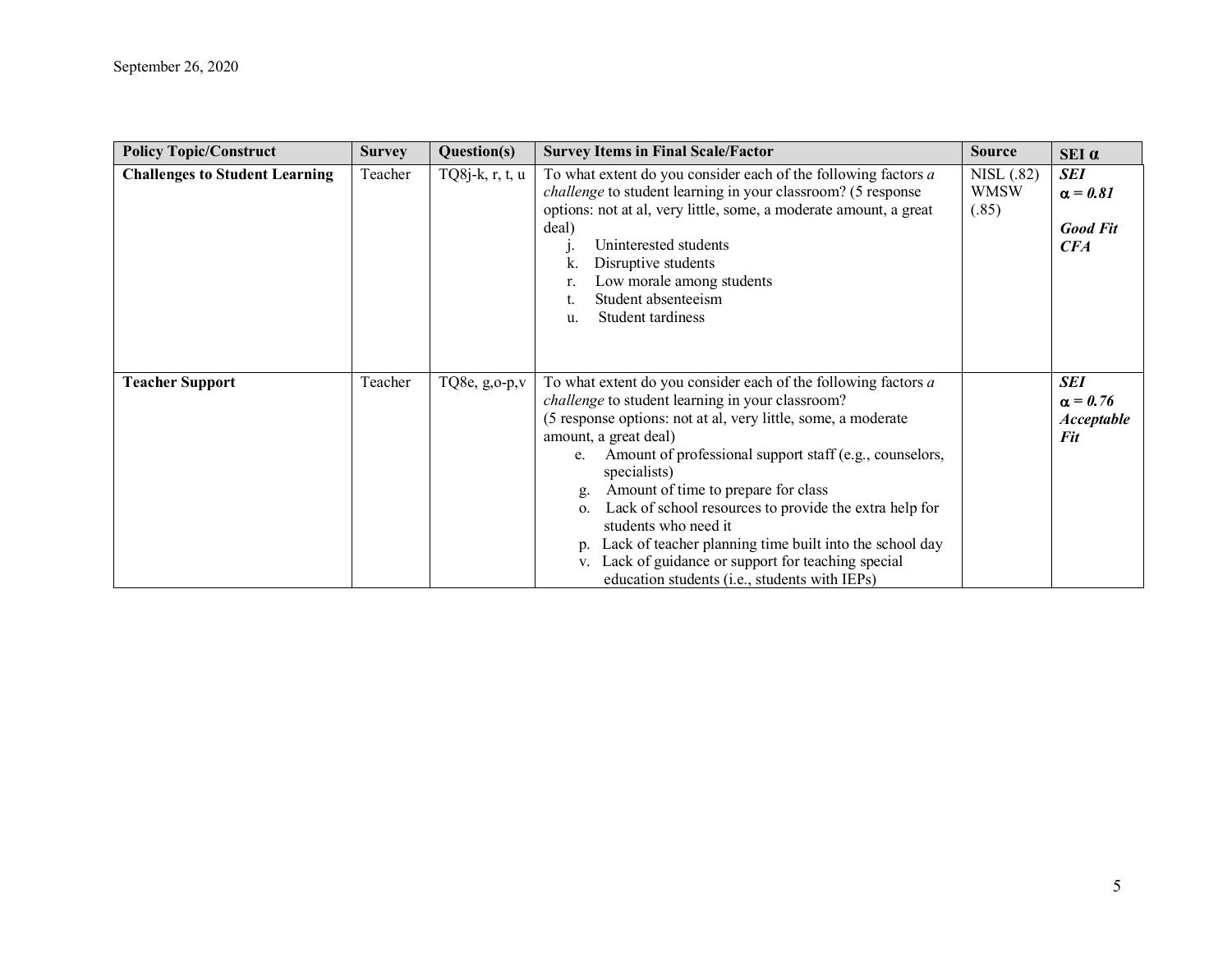| <b>Policy Topic/Construct</b>  | <b>Survey</b> | Question(s) | <b>Survey Items in Final Scale/Factor</b>                                                                                                                                                                                                                                                                                                                                                                                                                                                                                                                                                                                                                                                                                                                                                                                                                                                                                                                                                                                                                           | <b>Source</b>                                                                | $SEI$ $\alpha$                                          |
|--------------------------------|---------------|-------------|---------------------------------------------------------------------------------------------------------------------------------------------------------------------------------------------------------------------------------------------------------------------------------------------------------------------------------------------------------------------------------------------------------------------------------------------------------------------------------------------------------------------------------------------------------------------------------------------------------------------------------------------------------------------------------------------------------------------------------------------------------------------------------------------------------------------------------------------------------------------------------------------------------------------------------------------------------------------------------------------------------------------------------------------------------------------|------------------------------------------------------------------------------|---------------------------------------------------------|
| <b>EFFECTIVE LEADERS</b>       |               |             |                                                                                                                                                                                                                                                                                                                                                                                                                                                                                                                                                                                                                                                                                                                                                                                                                                                                                                                                                                                                                                                                     |                                                                              |                                                         |
| <b>Principal Leadership</b>    | Teacher       | $TQ17a-i$   | To what extent do you agree or disagree with the following<br>statements about the leadership your principal or school head is<br>providing during this school year? If you do not have a principal<br>or school head, think about your school leadership team.<br>(6 response options: strongly disagree to strongly agree)<br>a. Clearly communicates expected standards for<br>instruction.<br>Carefully tracks student academic progress.<br>b.<br>Knows what is going on in my classroom.<br>c.<br>Actively monitors the quality of instruction.<br>d.<br>Works directly with teachers who are struggling to<br>e.<br>improve their instruction.<br>Makes expectations clear to the staff for meeting<br>instructional goals.<br>Communicates a clear vision for our school.<br>g.<br>h. Evaluates teachers using criteria directly related to the<br>school's improvement efforts.<br>Participates in instructional planning with teams of<br>i.<br>teachers.<br>Places the needs of students ahead of personal and<br>$\mathbf{1}$ .<br>political interests. | <b>NISL</b><br>(0.93)<br><b>WMSW</b><br>(0.95)<br>Berends et<br>al. $(2010)$ | <b>SEI</b><br>$\alpha = 0.95$<br><b>Good Fit</b><br>CFA |
| <b>Principal-Teacher Trust</b> | Teacher       | TQ17k-o     | To what extent do you agree or disagree with the following<br>statements about the leadership your principal or school head is<br>providing during this school year? If you do not have a principal<br>or school head, think about your school leadership team.<br>(6 response options: strongly disagree to strongly agree)<br>k. Looks out for the personal welfare of the faulty<br>members.<br>Has confidence in the expertise of the teachers<br>m. It is OK in this school to discuss feelings, worries, and<br>frustrations with the principal.<br>I trust the principal at his or her word.<br>n.<br>Teachers feel respected<br>$\mathbf{O}$ .                                                                                                                                                                                                                                                                                                                                                                                                              | Bryk &<br>Schneider<br>(2002)<br>Klugman<br>et al.<br>(2015)<br>(0.82)       | <b>SEI</b><br>$\alpha = 0.94$<br><b>Good Fit</b><br>CFA |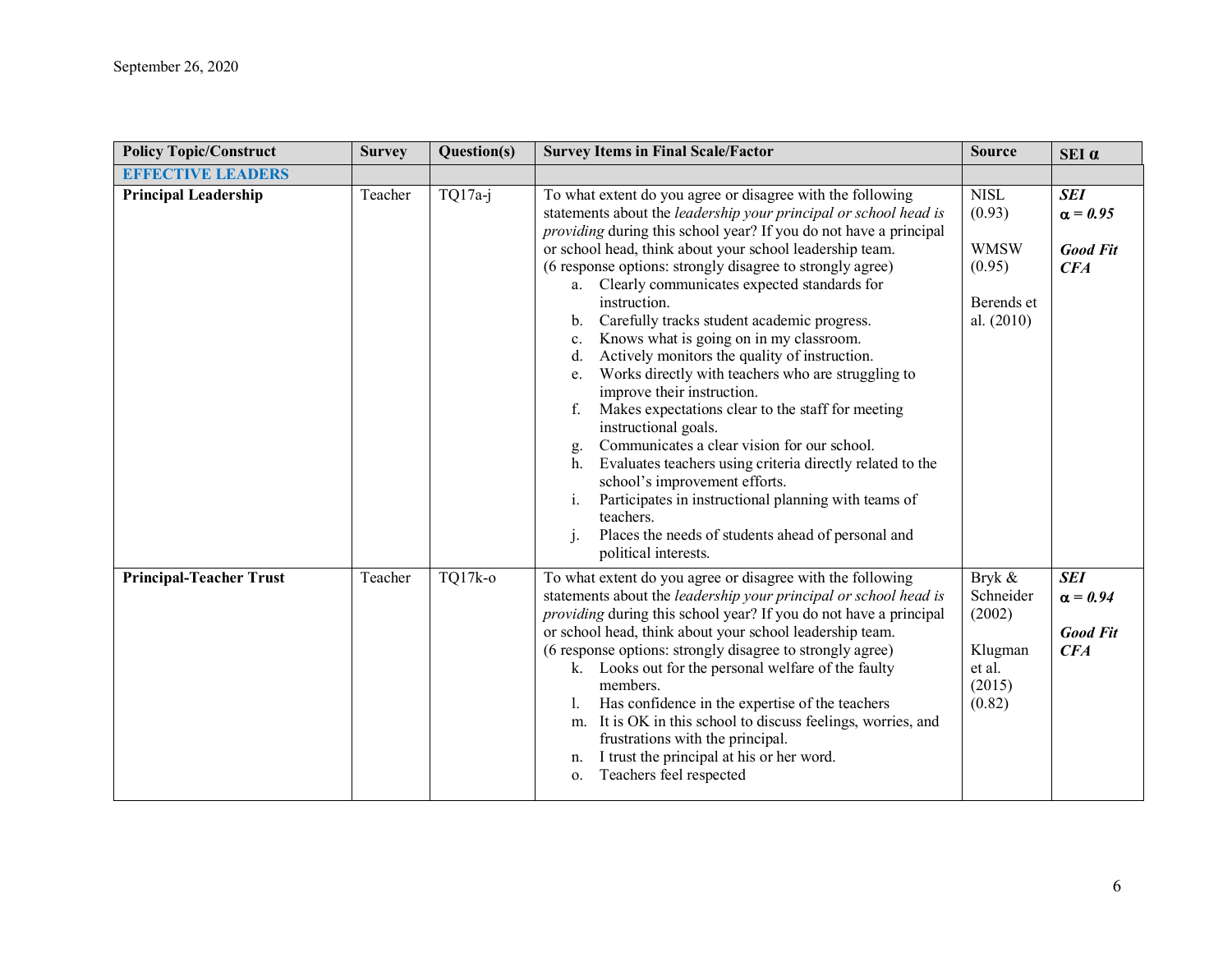| <b>Policy Topic/Construct</b>    | <b>Survey</b> | Question(s) | <b>Survey Items in Final Scale/Factor</b>                                                                                            | <b>Source</b>     | $SEI$ $\alpha$    |
|----------------------------------|---------------|-------------|--------------------------------------------------------------------------------------------------------------------------------------|-------------------|-------------------|
| <b>TEACHER COLLABORATION</b>     |               |             |                                                                                                                                      |                   |                   |
| <b>&amp; CAPACITY</b>            |               |             |                                                                                                                                      | <b>NISL</b>       | <b>SEI</b>        |
| <b>Teacher Respect and Trust</b> | Teacher       | TQ12f-p     | Please indicate the extent to which you agree or disagree with the<br>following statements about your school this school year.       | (.92)             |                   |
| (formerly Professional Learning  |               |             | (6 response options: strongly disagree to strongly agree)                                                                            | <b>WMSW</b>       | $\alpha = 0.91$   |
| <b>Community</b> )               |               |             | Teachers respect other teachers who take the lead in school                                                                          | (.90)             | <b>Good Fit</b>   |
|                                  |               |             | improvement efforts.                                                                                                                 |                   | CFA               |
|                                  |               |             | h. Most of my colleagues share my beliefs and values about                                                                           | Bryk $\&$         |                   |
|                                  |               |             | what the central mission of the school should be.                                                                                    | Schneider         |                   |
|                                  |               |             | Teachers at this school trust each other.<br>$\mathbf{1}$ .                                                                          | (2002)            |                   |
|                                  |               |             | We do a good job of talking through views, opinions, and<br>k.                                                                       |                   |                   |
|                                  |               |             | values.                                                                                                                              | Klugman           |                   |
|                                  |               |             | Teachers feel respected by other teachers.<br>0.                                                                                     | et al.            |                   |
|                                  |               |             | Teachers at this school respect those colleagues who are<br>D.                                                                       | (2015)            |                   |
|                                  |               |             | experts at their craft.                                                                                                              | (.767)            |                   |
|                                  |               |             |                                                                                                                                      |                   | <b>SEI</b>        |
| <b>Collective Responsibility</b> | Teacher       | $TQ14e-i$   | Please indicate the extent to which teachers in this school agree<br>or disagree with the following statements for this school year. | Klugman<br>et al. | $\alpha = 0.91$   |
|                                  |               |             | (6 response options: strongly disagree to strongly agree)                                                                            | (2015)            |                   |
|                                  |               |             | Teachers in this school                                                                                                              | (.777)            | <b>Good Fit</b>   |
|                                  |               |             | e. Feel responsible when students in this school fail                                                                                |                   | CFA               |
|                                  |               |             | f. Feel responsible to help each other do their best                                                                                 | Bryk et al.       |                   |
|                                  |               |             | g. Help maintain discipline in the entire school, not just their<br>classroom                                                        | (2010)            |                   |
|                                  |               |             | h. Take responsibility for improving the school                                                                                      |                   |                   |
|                                  |               |             | i. Feel responsible for helping students develop self-control                                                                        |                   |                   |
|                                  |               |             | <i>i.</i> Feel responsible that all students learn                                                                                   |                   |                   |
| Teaching Self-Efficacy &         | Teacher       | TQ16a-c     | To what extent do you agree or disagree with each of the                                                                             | New               | <b>SEI</b>        |
| Teaching                         |               |             | following statements?                                                                                                                | <b>See</b>        | $\alpha = 0.84$   |
|                                  |               |             | (6 response options: strongly disagree to strongly agree)                                                                            | Bandura           | <b>Acceptable</b> |
|                                  |               |             | a. I am capable of making the kinds of changes expected at my                                                                        | (1993)            | Fit               |
|                                  |               |             | school.                                                                                                                              |                   |                   |
|                                  |               |             | The kinds of changes expected are helping my students reach<br>high levels of achievement.                                           |                   |                   |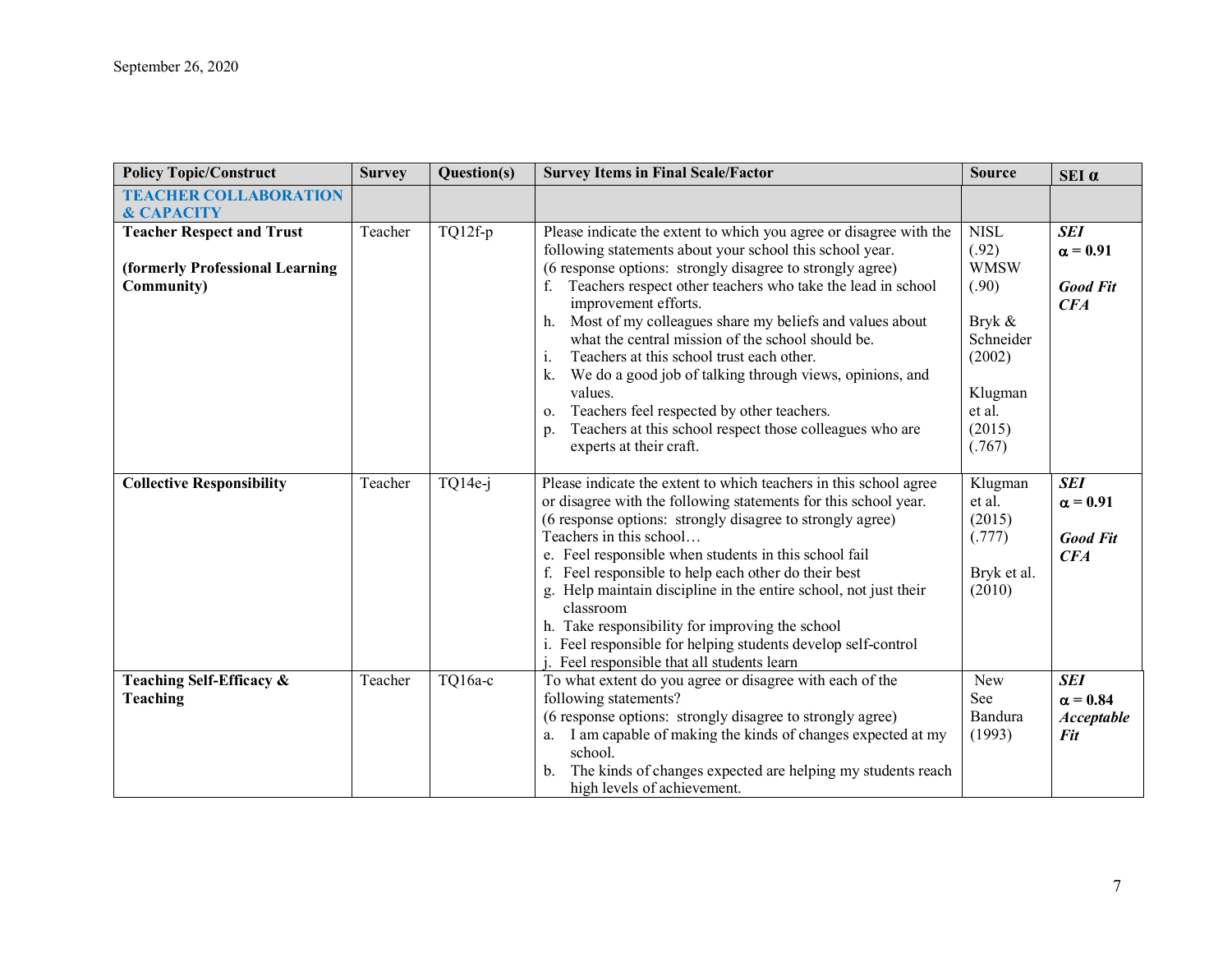|                                             |         |            | I strongly value the kinds of changes expected.<br>c.                                                                                                                                                                                                                                                                                                                                                                                                                                                                                                                                                 |                                        |                                                                  |
|---------------------------------------------|---------|------------|-------------------------------------------------------------------------------------------------------------------------------------------------------------------------------------------------------------------------------------------------------------------------------------------------------------------------------------------------------------------------------------------------------------------------------------------------------------------------------------------------------------------------------------------------------------------------------------------------------|----------------------------------------|------------------------------------------------------------------|
| Teaching Self-Efficacy &<br><b>Students</b> | Teacher | $TQ16e-g$  | To what extent do you agree or disagree with each of the<br>following statements?<br>(6 response options: strongly disagree to strongly agree)<br>I am uncertain how to teach some of my students.<br>e.<br>My students' peers influence their motivation more than I<br>f.<br>do.<br>Most students' academic performance depends on the home<br>g.<br>environment, so I have limited influence on students'<br>achievement.                                                                                                                                                                          | <b>New</b><br>See<br>Bandura<br>(1993) | <b>SEI</b><br>$\alpha = 0.61$<br><b>Acceptable</b><br>Fit        |
| <b>Mathematics Efficacy</b>                 | Teacher | TQ10a-e, h | Please indicate the extent to which you agree or disagree with the<br>following statements related to mathematics.<br>(6 response options: strongly disagree to strongly agree)<br>I have always done well in mathematics classes.<br>a.<br>I have hesitated to take courses that involve mathematics.<br>$\mathbf{b}$ .<br>I never do well on tests that require mathematical reasoning.<br>c.<br>I have generally do better in mathematics courses than other<br>d.<br>courses.<br>Teaching mathematics does not intimidate me at all.<br>e.<br>I would be willing to teach math exclusively.<br>h. | <b>Brian</b><br>Fitzpatrick            | <b>SEI</b><br>$\alpha = 0.88$<br><i><b>Acceptable</b></i><br>Fit |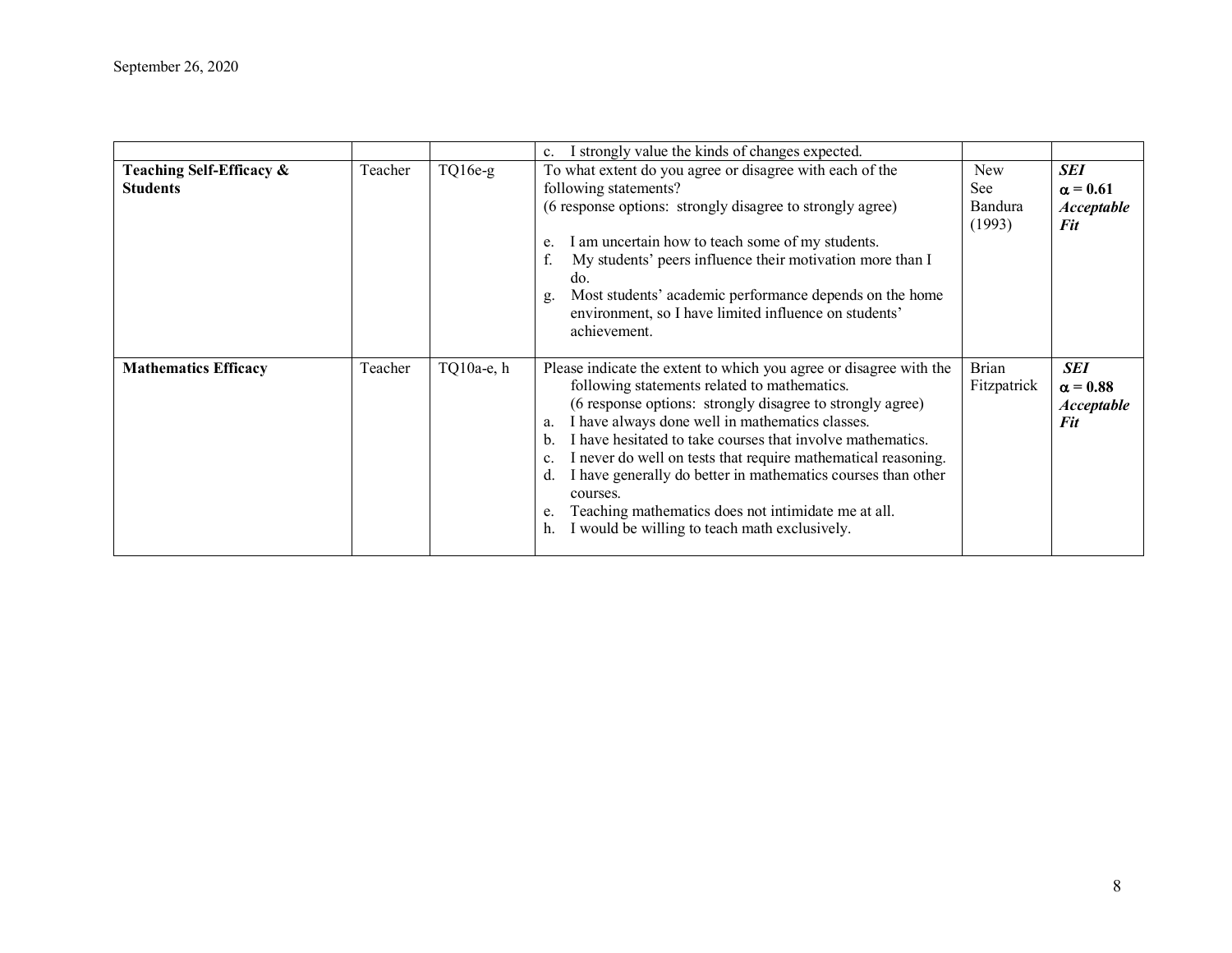| <b>Policy Topic/Construct</b>                                | <b>Survey</b> | Question(s) | <b>Survey Items in Final Scale/Factor</b>                                                                                                                                                                                                                                                                                                                                                                                                                                                                                                                                                                                                                                                                                   | <b>Source</b>                                   | $SEI$ $\alpha$                                                          |
|--------------------------------------------------------------|---------------|-------------|-----------------------------------------------------------------------------------------------------------------------------------------------------------------------------------------------------------------------------------------------------------------------------------------------------------------------------------------------------------------------------------------------------------------------------------------------------------------------------------------------------------------------------------------------------------------------------------------------------------------------------------------------------------------------------------------------------------------------------|-------------------------------------------------|-------------------------------------------------------------------------|
| <b>TEACHER COLLABORATION</b><br><b>&amp; CAPACITY-PD</b>     |               |             |                                                                                                                                                                                                                                                                                                                                                                                                                                                                                                                                                                                                                                                                                                                             |                                                 |                                                                         |
| <b>Contact Hours Professional</b><br><b>Development (PD)</b> | Teacher       | $TQ22a-c$   | Approximately how many <i>total hours</i> have you spent in<br>professional development during this school year 2016-17<br>(including the previous summer)<br>(response option: enter the number of hours<br>a. Total professional development hours<br>How many hours have been focused on<br>$\mathbf{b}$<br>reading/Language Arts/English instruction?<br>How many hours have been focused on mathematics<br>$\mathbf{c}$ .<br>instruction?                                                                                                                                                                                                                                                                              | Use as<br>separate<br>items                     | SEI<br><b>Use</b><br>individual<br>items for<br>descriptive<br>purposes |
| <b>Reform-like PD Activities</b>                             | Teacher       | $TQ21a-g$   | How frequently do <i>you</i> engage in each of the following<br>professional development activities during this school year 2016-<br>17 (including the previous summer)?<br>(6 response options: never, $1/\text{year}$ , $\leq$ once mos., $1-3/\text{mos}$ ., 1-<br>2/week, daily or almost daily)<br>Consult with other teachers about individual students<br>$\mathbf{b}$ .<br>(e.g., discussing specific students and arranging<br>appropriate help)<br>Exchange feedback with other teachers based on<br>$c_{\cdot}$<br>observations of each other's classrooms<br>Exchange feedback with other teachers based on student<br>d.<br>work<br>Receive formal or informal coaching or mentoring from<br>teachers or staff | NLS-<br><b>NCLB AIR</b><br><b>WMSW</b><br>(.75) | <b>SEI</b><br>$\alpha = 0.74$<br><b>Acceptable</b><br><b>Fit</b>        |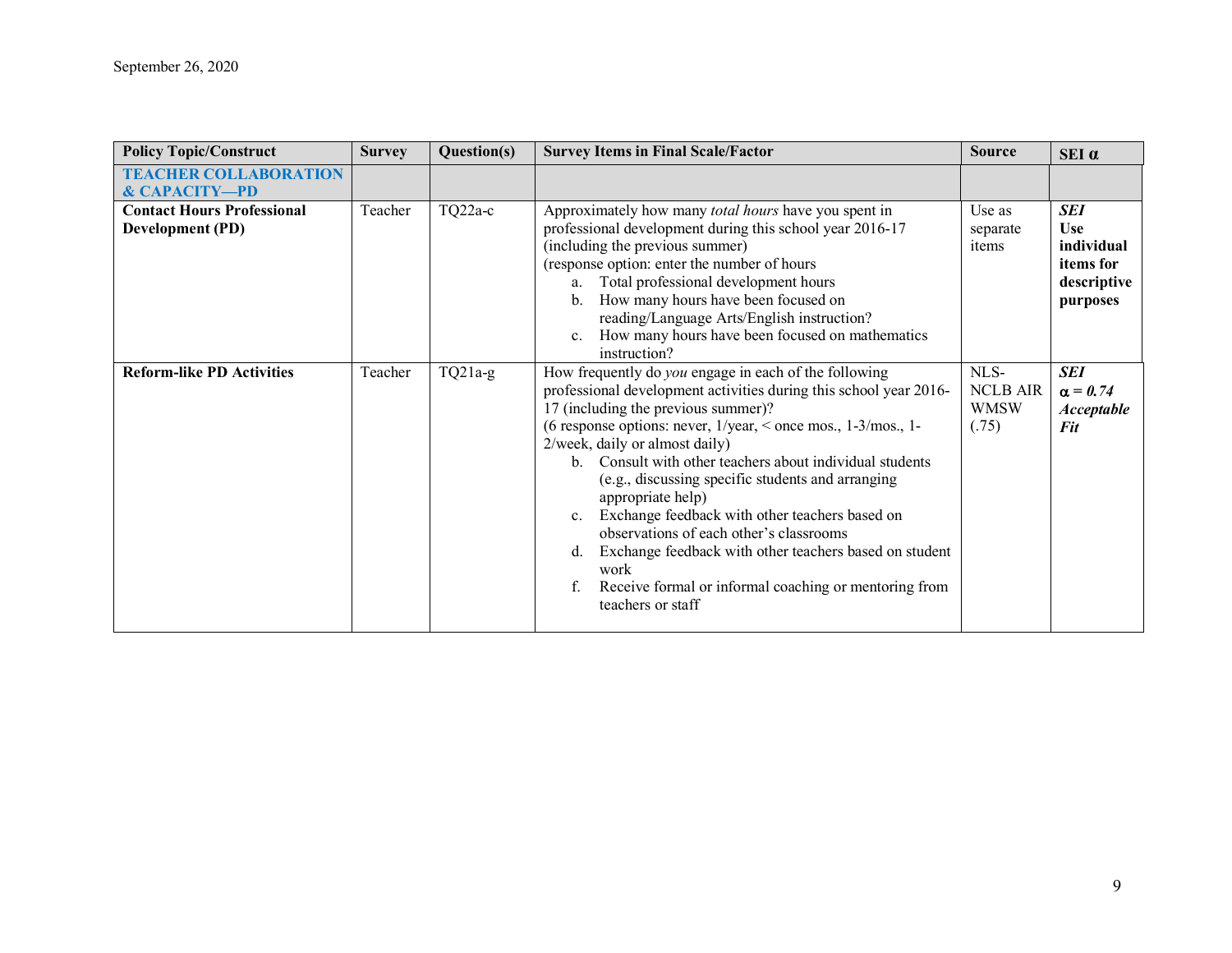| <b>Policy Topic/Construct</b> | <b>Survey</b> | Question(s) | <b>Survey Items in Final Scale/Factor</b>                                                                                                                                                                                                                                                                                                                                                                                                                                                                                                                                                                                                          | <b>Source</b>                                     | $SEI$ $\alpha$                                                   |
|-------------------------------|---------------|-------------|----------------------------------------------------------------------------------------------------------------------------------------------------------------------------------------------------------------------------------------------------------------------------------------------------------------------------------------------------------------------------------------------------------------------------------------------------------------------------------------------------------------------------------------------------------------------------------------------------------------------------------------------------|---------------------------------------------------|------------------------------------------------------------------|
| <b>Coherence PD</b>           | Teacher       | TQ25a-d     | To what extent do you agree or disagree with the following<br>statement about your professional development during this<br>school year 2016-17 (including the previous summer)? Please<br>consider both formal (e.g., staff development) and informal<br>(conferring with a colleague) learning experiences.<br>(6 response options: strongly disagree to strongly agree)<br>a. Are coherently related to each other<br>b. Allow me to focus on an instructional problem over an<br>extended period of time<br>Lead me to think about an aspect of my teaching in a<br>c.<br>new way<br>Consistent with your school's mission<br>d.                | <b>WMSW</b><br>(.87);<br>didn't<br>include<br>25d | <b>SEI</b><br>$\alpha = 0.87$<br><b>Acceptable</b><br><b>Fit</b> |
| <b>Active Learning PD</b>     | Teacher       | TQ23a-f     | In your professional development activities, how often do the<br>following occur during this school year 2016-17 (including the<br>previous summer)<br>(5 response options: never, rarely, occasionally, fairly often,<br>often)<br>Participant observe demonstration of teaching<br>a.<br>techniques.<br>Participants practice what they learn and receive<br>$\mathbf{b}$ .<br>feedback.<br>Participants lead group discussions.<br>c.<br>Participants conduct a lesson, unit, or skill<br>d.<br>demonstration.<br>Participants develop and practice using student<br>e.<br>materials.<br>Participants review student work or score assessments. | <b>PALS</b><br>(.83)<br><b>WMSW</b><br>(.88)      | <b>SEI</b><br>$\alpha = 0.86$<br><b>Acceptable</b><br><b>Fit</b> |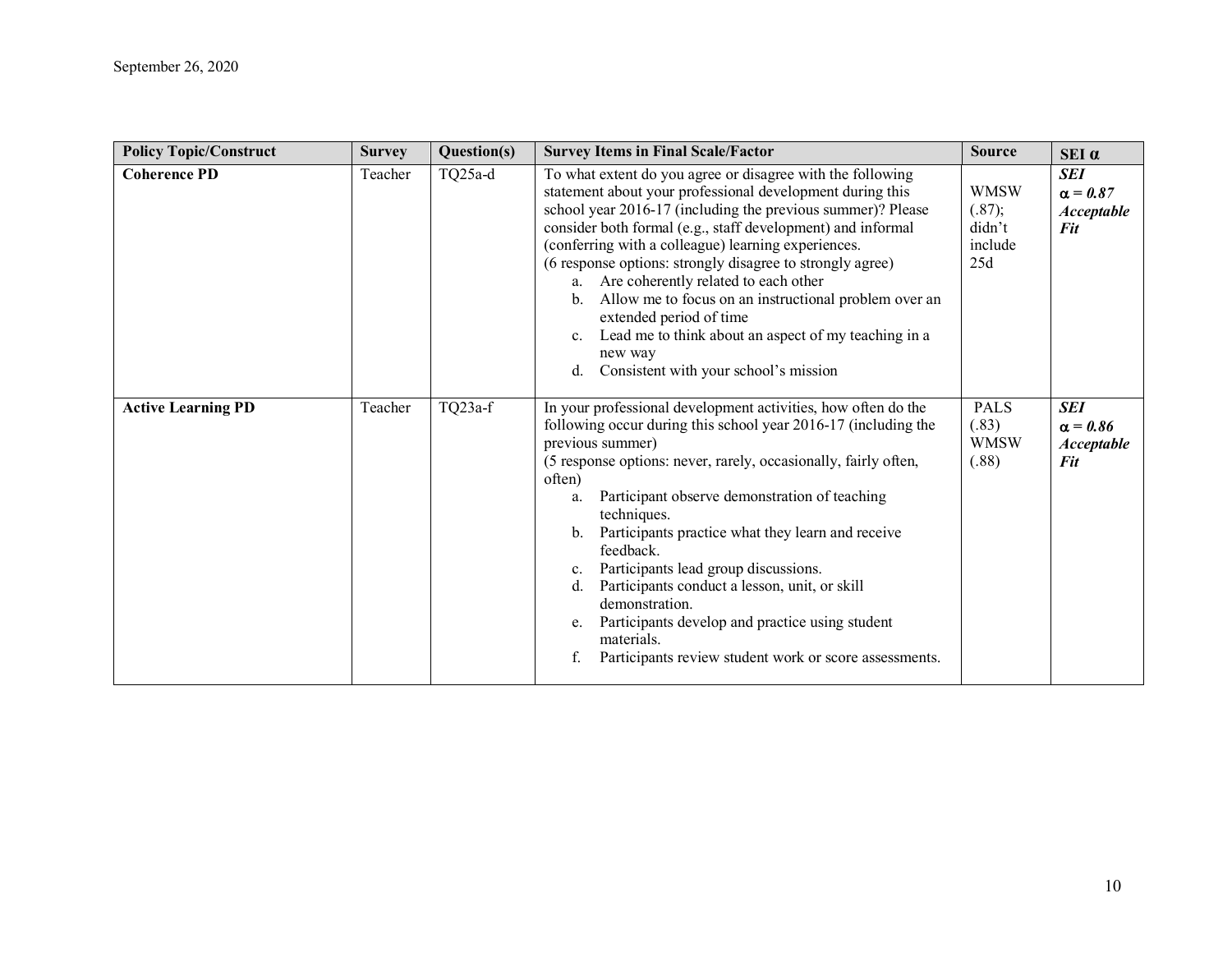| <b>Policy Topic/Construct</b>                                    | <b>Survey</b> | Question(s) | <b>Survey Items in Final Scale/Factor</b>                                                                                                                                                                                                                                                                                                                                                                                                                                                                        | <b>Source</b>                                | $SEI \alpha$                                                                   |
|------------------------------------------------------------------|---------------|-------------|------------------------------------------------------------------------------------------------------------------------------------------------------------------------------------------------------------------------------------------------------------------------------------------------------------------------------------------------------------------------------------------------------------------------------------------------------------------------------------------------------------------|----------------------------------------------|--------------------------------------------------------------------------------|
| <b>Collective Participation PD</b>                               | Teacher       | TQ24a-b     | How often do you participate in professional development<br>activities in the following ways during this school year 2016-17<br>(including the previous summer)<br>(5 response options: never, rarely, occasionally, fairly often,<br>often)<br>I participate in professional development activities<br>a.<br>together with most or all of the teachers in my school.<br>b. I participate in professional development activities<br>together with most or all of the teachers in my grade<br>level at my school. | <b>PALS</b><br>(.87)<br><b>WMSW</b><br>(.78) | <b>SEI</b><br><b>Use</b><br>individual<br>items for<br>descriptive<br>purposes |
| <b>Conventional PD Activities</b><br>(considered non-supportive) | Teacher       | TQ20a-c     | How many of the following types of professional development<br>activities have you participated in this school year 2016-17<br>(including the previous summer)?<br>(6 response options: none, 1-2, 3-5, 6-10, $\geq$ 11)<br>a. Conferences or workshops lasting two days or longer<br>b. Conferences or workshops lasting one day or less<br>Courses for college credit<br>c.                                                                                                                                    | PALS (.66)                                   | SEI<br><b>Use</b><br>individual<br>items for<br>descriptive<br>purposes        |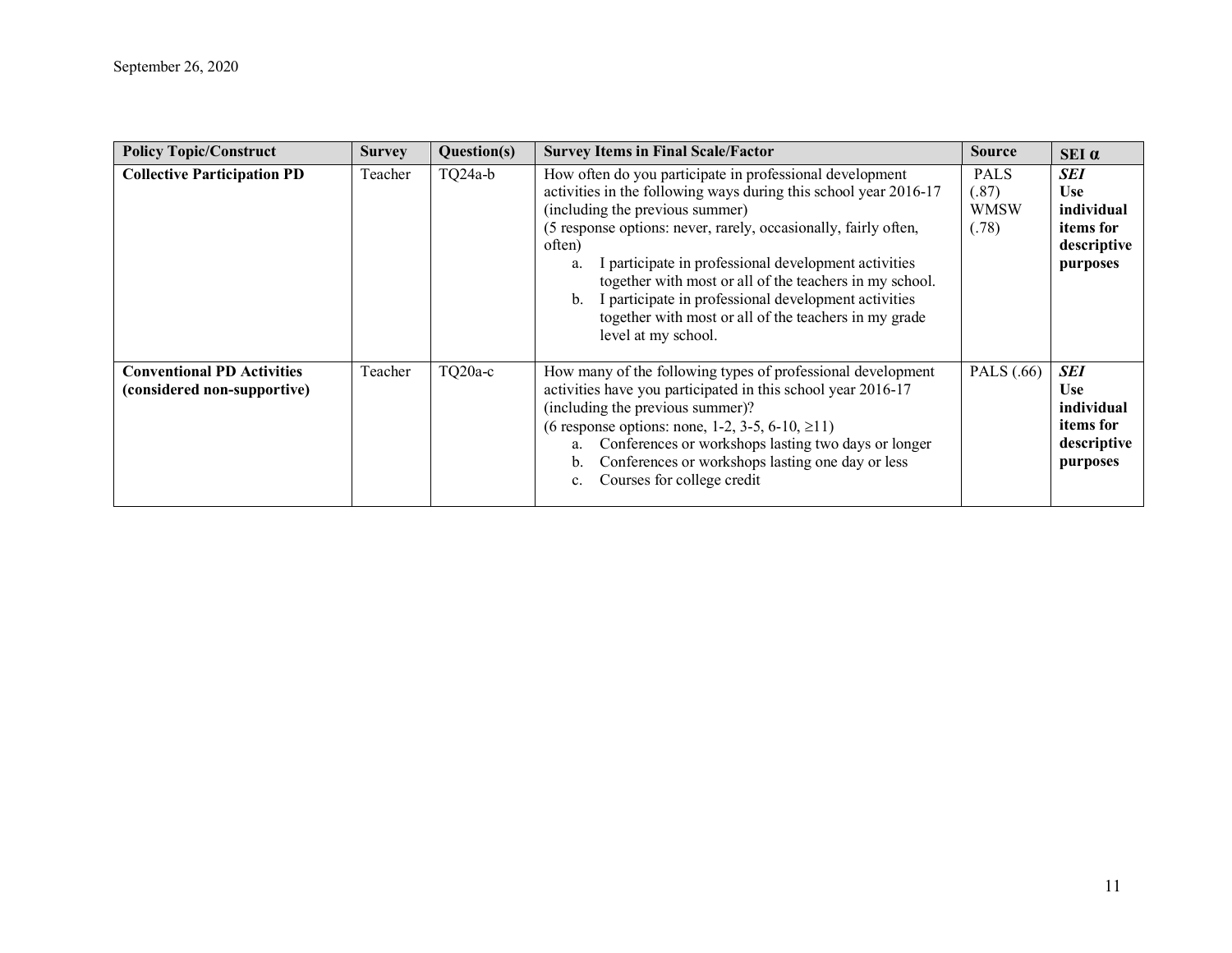| <b>Policy Topic/Construct</b>                                                                                                                          | <b>Survey</b> | Question(s) | <b>Survey Items in Final Scale/Factor</b>                                                                                                                                                                                                                                                                                                                                                                                                                                                                                                                                                                                                                       | <b>Source</b>                                                          | $SEI$ $\alpha$                                          |
|--------------------------------------------------------------------------------------------------------------------------------------------------------|---------------|-------------|-----------------------------------------------------------------------------------------------------------------------------------------------------------------------------------------------------------------------------------------------------------------------------------------------------------------------------------------------------------------------------------------------------------------------------------------------------------------------------------------------------------------------------------------------------------------------------------------------------------------------------------------------------------------|------------------------------------------------------------------------|---------------------------------------------------------|
| <b>INVOLVED FAMILIES</b>                                                                                                                               |               |             |                                                                                                                                                                                                                                                                                                                                                                                                                                                                                                                                                                                                                                                                 |                                                                        |                                                         |
| <b>Teacher-Parent Trust</b>                                                                                                                            | Teacher       | $TQ29b-g$   | To what extent do you agree or disagree with the following<br>statements about parent involvement in your school this 2016-17<br>year? (Circle one number in each row.)<br>(6 response options: strongly disagree to strongly agree)<br>g. Parents do their best to help their children learn.<br>Teachers feel good about parents' support for their<br>h.<br>work.<br>Parents support teachers' teaching efforts.<br>1.<br>Teachers and parents think of each other as partners in<br>educating children.<br>Staff at this school work hard to build trusting<br>k.<br>relationships with parents.<br>Teachers feel respected by the parents of the students. | Bryk &<br>Schneider<br>(2002)<br>Klugman<br>et al.<br>(2015)<br>(0.84) | <b>SEI</b><br>$\alpha = 0.91$<br><b>Good Fit</b><br>CFA |
| <b>Parent Involvement in School</b><br><b>Taken from two previous scales</b><br>parent contact (Desimone) and<br>teachers contacting parents<br>(WMSW) | Teacher       | TQ27a-i     | How often do the following kinds of contact occur between<br>you and the parents of your students during this school year<br>2016-17? (Circle one number in each row.)<br>(5 response options: never, rarely, occasionally, fairly often,<br>often)<br>Serving as a volunteer in your classroom<br>b.<br>Going on field trips with your class<br>$\mathbf{c}$ .<br>Serving as a volunteer in the library, clinic,<br>g.<br>playground, or cafeteria<br>Attending school meeting (e.g., PTO, back-to-school<br>h.<br>nights, parent-teacher conferences)<br>Participating in fundraising events<br>$\mathbf{1}$ .                                                | b, c, g, h, i<br>used in<br><b>WMSW</b><br>(.84)                       | $\alpha = 0.82$<br><b>Acceptable</b><br><b>Fit</b>      |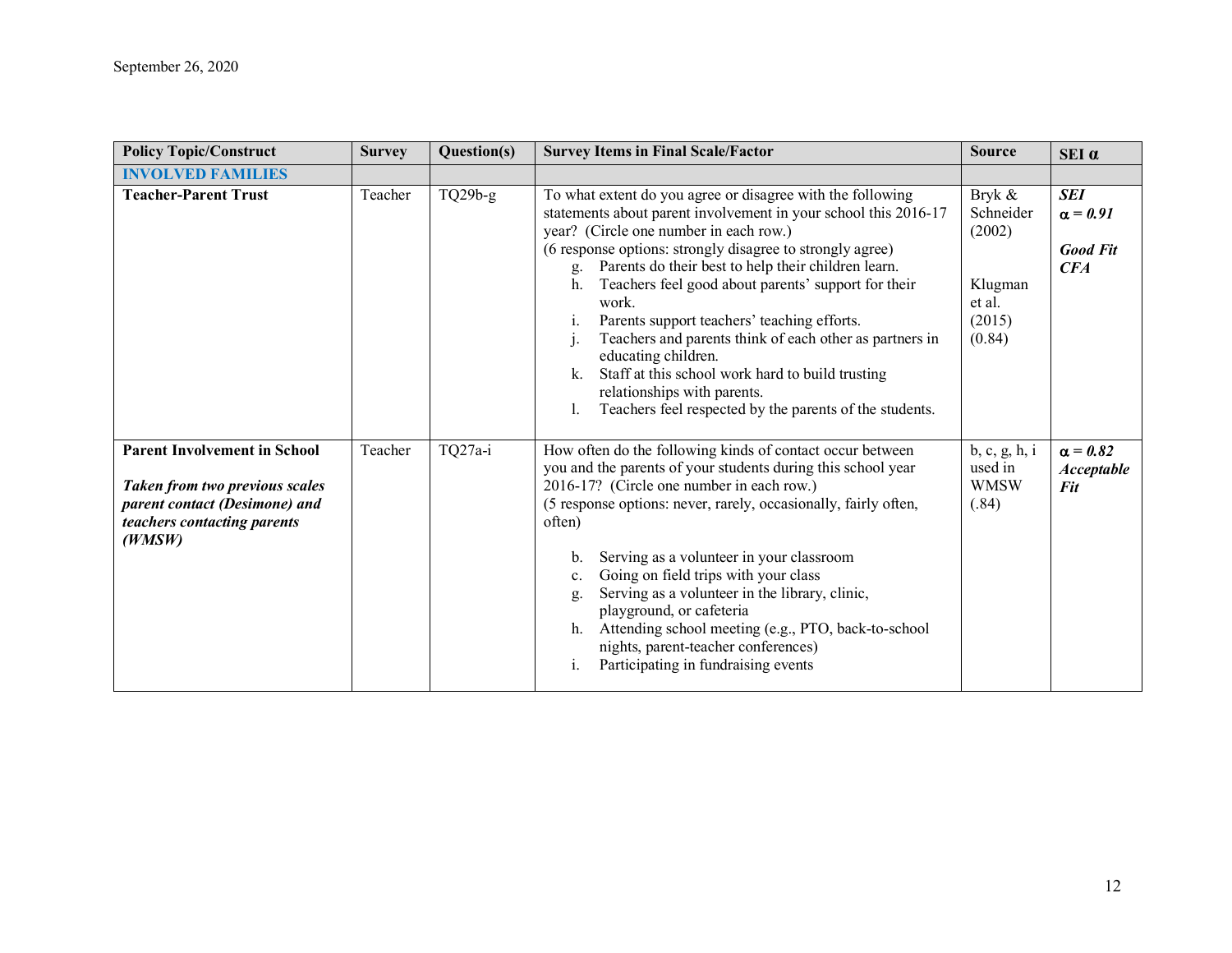| <b>Policy Topic/Construct</b>                                                                                                                                                             | <b>Survey</b> | Question(s)                                   | <b>Survey Items in Final Scale/Factor</b>                                                                                                                                                                                                                                                                                                                                                                                                                                                                                                                                                                                                                                                                    | <b>Source</b>                                                               | $SEI$ $\alpha$                                     |
|-------------------------------------------------------------------------------------------------------------------------------------------------------------------------------------------|---------------|-----------------------------------------------|--------------------------------------------------------------------------------------------------------------------------------------------------------------------------------------------------------------------------------------------------------------------------------------------------------------------------------------------------------------------------------------------------------------------------------------------------------------------------------------------------------------------------------------------------------------------------------------------------------------------------------------------------------------------------------------------------------------|-----------------------------------------------------------------------------|----------------------------------------------------|
| <b>Teachers Contacting Parents -</b><br><b>Academic &amp; Behavior</b><br><b>Taken from two previous scales</b><br>parent contact (Desimone) and<br>teachers contacting parents<br>(WMSW) | Teacher       | $TQ26a-i$<br>$New =$<br>TQ26b-d,<br>$TQ27d-e$ | How often do the following kinds of contact occur between<br>you and the parents of your students during this school year<br>2016-17? (Circle one number in each row.)<br>(6 response options: never, 1-4 times/year, 5-7 times/yr,<br>monthly, weekly, daily)<br><b>TQ26</b><br>Contact parents and guardians about their child's<br>b.<br>behavior problems or when their child breaks school<br>rules<br>Contact parents and guardians when their child is<br>$\mathbf{c}$ .<br>struggling academically<br>Contact parents and guardians about their child's<br>$d_{\cdot}$<br>achievements and successes<br>TQ27<br>Their child's academic performance or homework<br>d.<br>Their child's behavior<br>e. | Desimone<br>Philly<br>(0.81)                                                | $\alpha = 0.85$<br><b>Acceptable</b><br><b>Fit</b> |
| <b>Influence of Parents</b>                                                                                                                                                               | Teacher       | TQ28a-e                                       | How much <i>influence</i> do parents in <i>your</i> classes have in the<br>following areas during this school year 2016-17? (Select one<br>number in each row)<br>(5 response options: none at all, very little, some, a moderate<br>amount, a great deal)<br>Setting policies for discipline<br>a.<br>How subject are taught<br>b.<br>What is taught<br>c.<br>Setting your class's grading policy<br>d.                                                                                                                                                                                                                                                                                                     | New but<br>versions<br>used in<br><b>SASS</b><br><b>RAND</b><br><b>WMSW</b> | $\alpha = 0.89$<br><b>Acceptable</b><br><b>Fit</b> |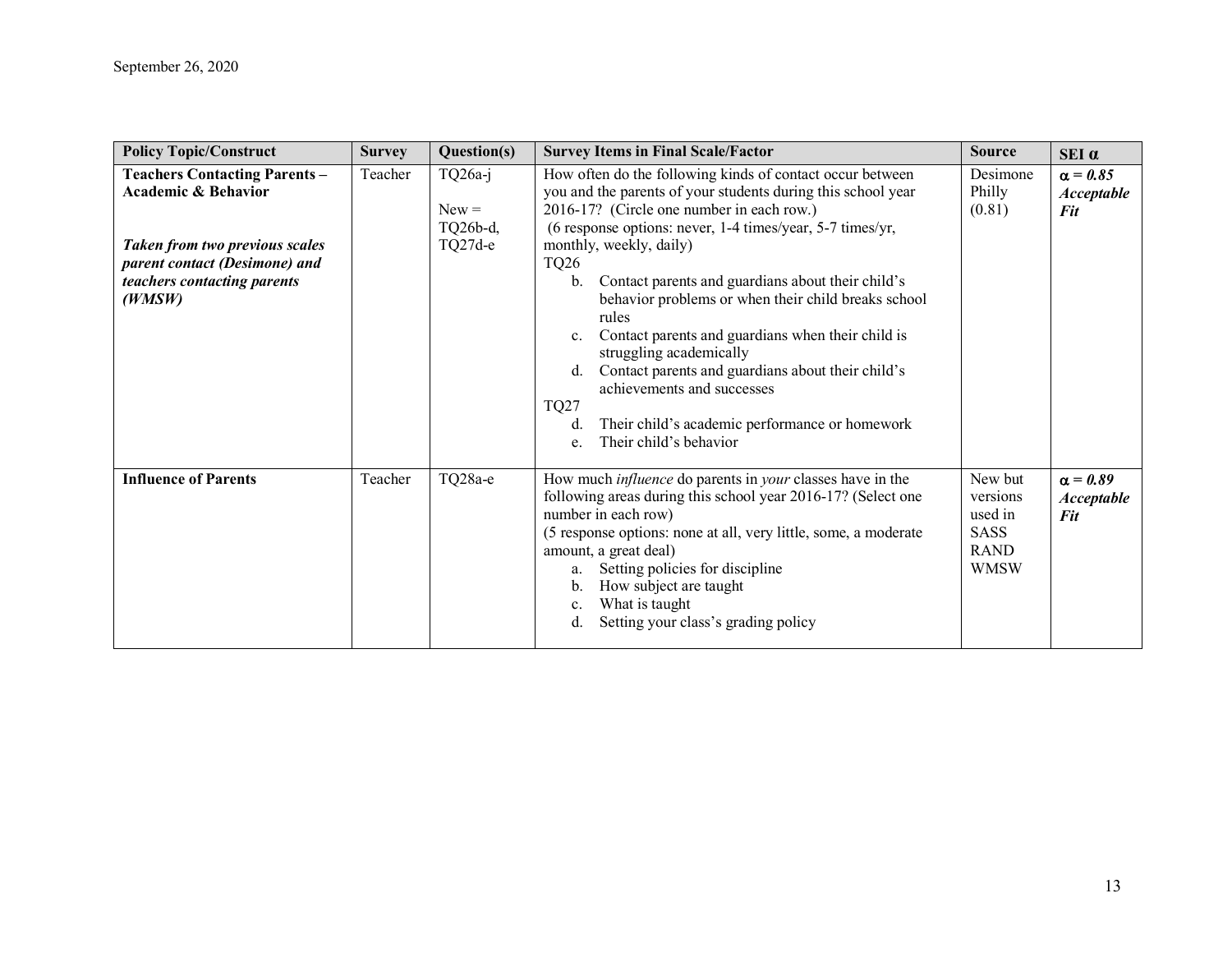| <b>Policy Topic/Construct</b>                                                      | <b>Survey</b> | Question(s) | <b>Survey Items in Final Scale/Factor</b>                                                                                                                                                                                                                                                                                                                                                                                                                                                       | <b>Source</b>                       | $SEI$ $\alpha$                                                   |
|------------------------------------------------------------------------------------|---------------|-------------|-------------------------------------------------------------------------------------------------------------------------------------------------------------------------------------------------------------------------------------------------------------------------------------------------------------------------------------------------------------------------------------------------------------------------------------------------------------------------------------------------|-------------------------------------|------------------------------------------------------------------|
| <b>SUPPORTIVE</b><br><b>ENVIRONMENT</b>                                            |               |             |                                                                                                                                                                                                                                                                                                                                                                                                                                                                                                 |                                     |                                                                  |
| <b>Teacher Decision Making</b><br><b>Authority</b>                                 | Teacher       | TQ18a-k     | How much influence do teachers in your school have over school<br>policy in each of the areas below during this school year 2016-<br>17?<br>(5 response options: not at al, very little, some, a moderate<br>amount, a great deal)<br>Selecting content, topics, and skills to be taught<br>h.<br>Setting the pace for covering topics<br>Choosing the teaching methods and strategies I use with<br>my students<br>Choosing the evaluation and assessment activities used<br>k.<br>in my class | NISL (.86)<br>Bryk et al.<br>(2010) | <b>SEI</b><br>$\alpha = 0.85$<br><b>Acceptable</b><br><b>Fit</b> |
| Difficulty with Staffing and<br><b>Enrollment</b>                                  | Principal     | PQ9b-e      | How much difficulty has this school experienced in the following<br>categories during this 2016-17 school year:<br>b. Recruiting teachers<br>c. Retaining teachers<br>d. Attracting students<br>e. Retaining students                                                                                                                                                                                                                                                                           |                                     | <b>SEI</b><br>$\alpha = 0.71$<br><b>Acceptable</b><br><b>Fit</b> |
| <b>Time with Mentors and</b><br><b>Collaborating with School</b><br><b>Leaders</b> | Principal     | PQ22a-d     | During the 2016-17 school year (including the summer of 2016),<br>how many times did you:<br>a. Receive formal or informal coaching or mentoring<br>b. Participate in an informal or formal support network<br>c. Visit other schools<br>d. Collaborate with one or more other principals                                                                                                                                                                                                       |                                     | <b>SEI</b><br>$\alpha = 0.73$<br><b>Acceptable</b><br><b>Fit</b> |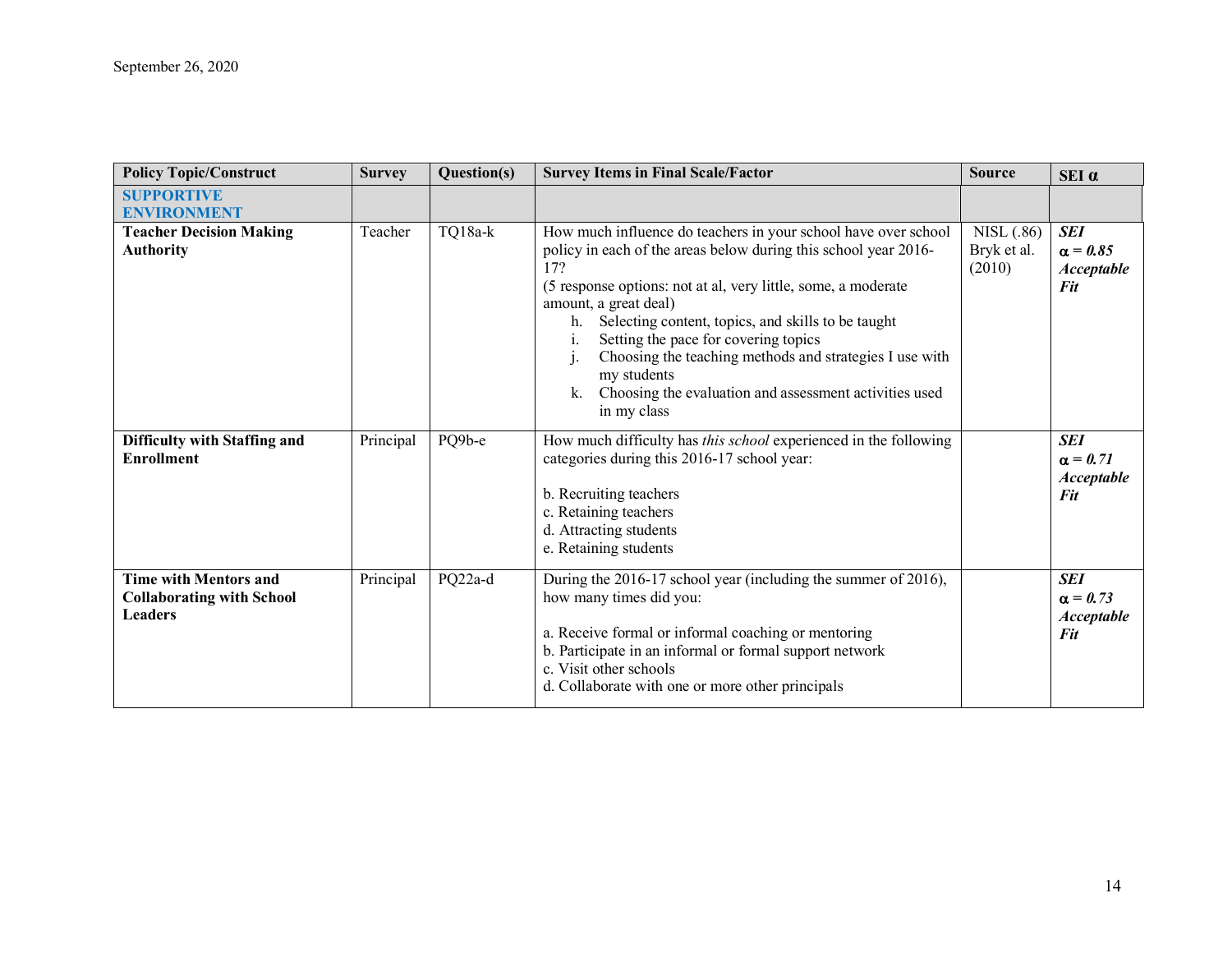| <b>Policy Topic/Construct</b>                  | <b>Survey</b> | Question(s) | <b>Survey Items in Final Scale/Factor</b>                                                                                             | <b>Source</b>        | SEI α                                              |
|------------------------------------------------|---------------|-------------|---------------------------------------------------------------------------------------------------------------------------------------|----------------------|----------------------------------------------------|
| <b>Instructional improvement</b><br>activities | Principal     | PQ15f-n     | How often do you do any of the following during this 2016-17<br>school year?                                                          | NISL(2)<br>measures  | <b>SEI</b><br>$\alpha = 0.84$<br><b>Acceptable</b> |
|                                                |               |             | f. Demonstrate instructional practices and/or the use of curricular<br>materials                                                      | from<br>NISL)        | <b>Fit</b>                                         |
|                                                |               |             | g. Observe a teacher during classroom instruction<br>h. Examine and discuss student work                                              |                      |                                                    |
|                                                |               |             | i. Examine and discuss standardized test results of students from a<br>teacher's class                                                |                      |                                                    |
|                                                |               |             | j. Create and implement the staff development program in the<br>school                                                                |                      |                                                    |
|                                                |               |             | k. Personally provide staff development<br>l. Troubleshoot or support the implementation of school                                    |                      |                                                    |
|                                                |               |             | improvement efforts<br>m. Monitor the curriculum used in classrooms to see that it                                                    |                      |                                                    |
|                                                |               |             | reflects the school's improvement efforts<br>n. Monitor classroom instructional practices to see that they                            |                      |                                                    |
|                                                |               |             | reflect the school's                                                                                                                  |                      |                                                    |
| <b>Public Relations</b>                        | Principal     | PQ150-s     | How often do you do any of the following during this 2016-17<br>school year?                                                          | <b>WMSW</b><br>(.71) | <b>SEI</b><br>$\alpha = 0.73$<br><b>Acceptable</b> |
|                                                |               |             | o. Promote the school's image in the surrounding community<br>p. Communicate student achievement results to the external<br>community |                      | <b>Fit</b>                                         |
|                                                |               |             | q. Attend or participate in events taking place in the surrounding<br>community                                                       |                      |                                                    |
|                                                |               |             | r. Host fundraisers or financial development efforts<br>s. Answer questions from potential students and/or their parents              |                      |                                                    |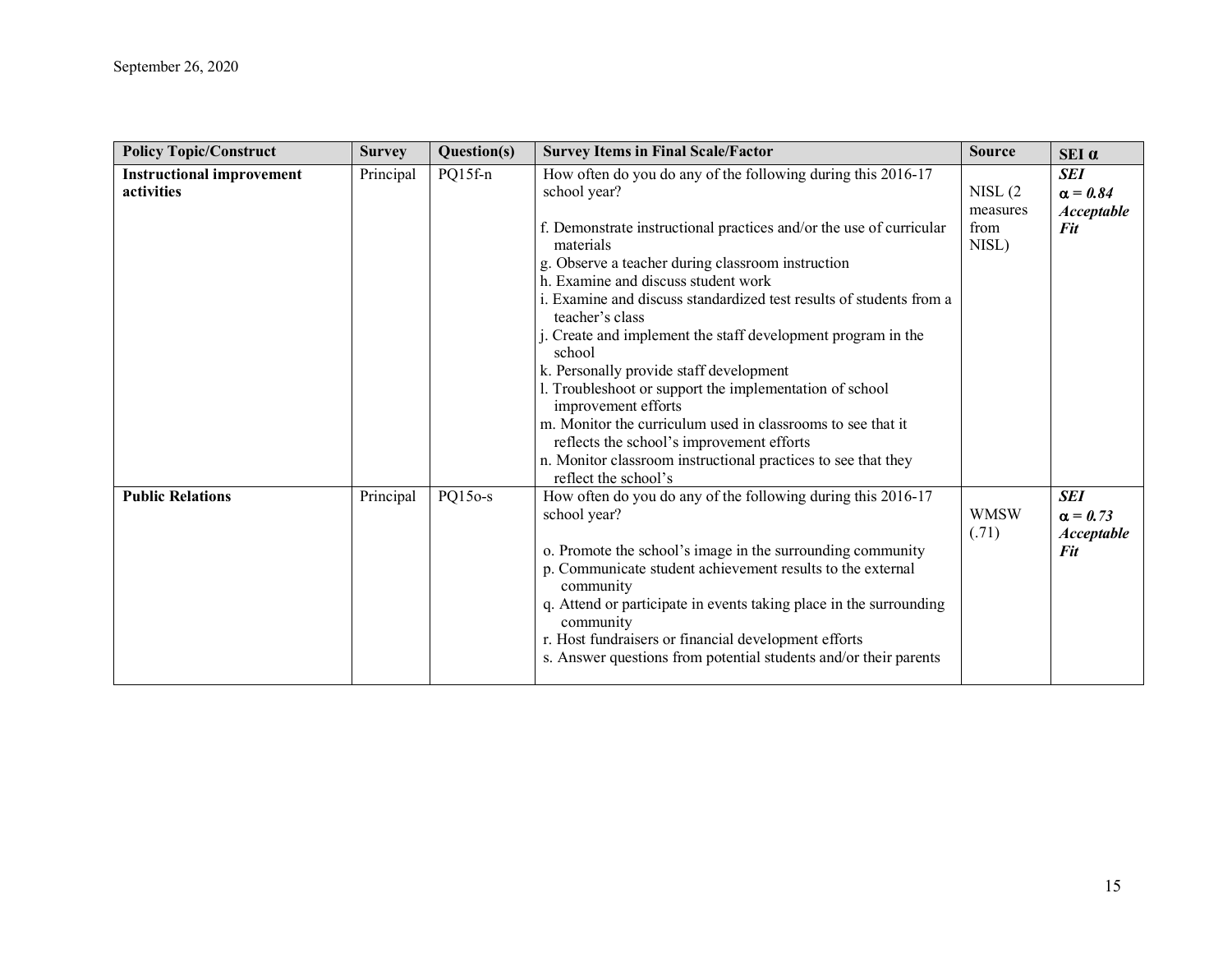| <b>Policy Topic/Construct</b>            | <b>Survey</b> | Question(s) | <b>Survey Items in Final Scale/Factor</b>                                                                                                                                                                                                                                                                                                                                                                                                                                                                                                                                                                                                                                                                                                                                                                                                                                      | <b>Source</b> | SEI a |
|------------------------------------------|---------------|-------------|--------------------------------------------------------------------------------------------------------------------------------------------------------------------------------------------------------------------------------------------------------------------------------------------------------------------------------------------------------------------------------------------------------------------------------------------------------------------------------------------------------------------------------------------------------------------------------------------------------------------------------------------------------------------------------------------------------------------------------------------------------------------------------------------------------------------------------------------------------------------------------|---------------|-------|
| <b>TEACHER</b><br><b>CHARACTERISTICS</b> |               |             |                                                                                                                                                                                                                                                                                                                                                                                                                                                                                                                                                                                                                                                                                                                                                                                                                                                                                |               |       |
| <b>Teacher Employment Status</b>         | Teacher       | TQ30        | Which best describes your employment status in this school<br>system this school year 2016-17? (Select as many as apply)<br>Regular <i>full-time</i> teaching appointment<br>Regular part-time teaching appointment<br>Permanent substitute teaching appointment<br>Full or part-time administrative appointment                                                                                                                                                                                                                                                                                                                                                                                                                                                                                                                                                               |               |       |
| <b>Teacher Certification</b>             | Teacher       | TQ31        | What type of certificate do you hold in your <i>main</i> assignment<br>field? (Select only one option.)<br>Not certified<br>2. Regular or standard state certificate or advanced<br>professional certificate<br>3. Probationary certificate (the initial certificate issues<br>after satisfying all requirements except the<br>completion of the probationary period)<br>Provisional or other type given to person who are<br>4.<br>still participating in what the state calls an<br>"alternative certification program"<br>Temporary certificate (require some additional<br>college coursework and/or student teaching before<br>regular certification can be obtained)<br>6. Emergency certificate or waiver (issued to persons<br>with insufficient teacher preparation who must<br>complete a regular certification program in order to<br>continue teaching) (7. Other) |               |       |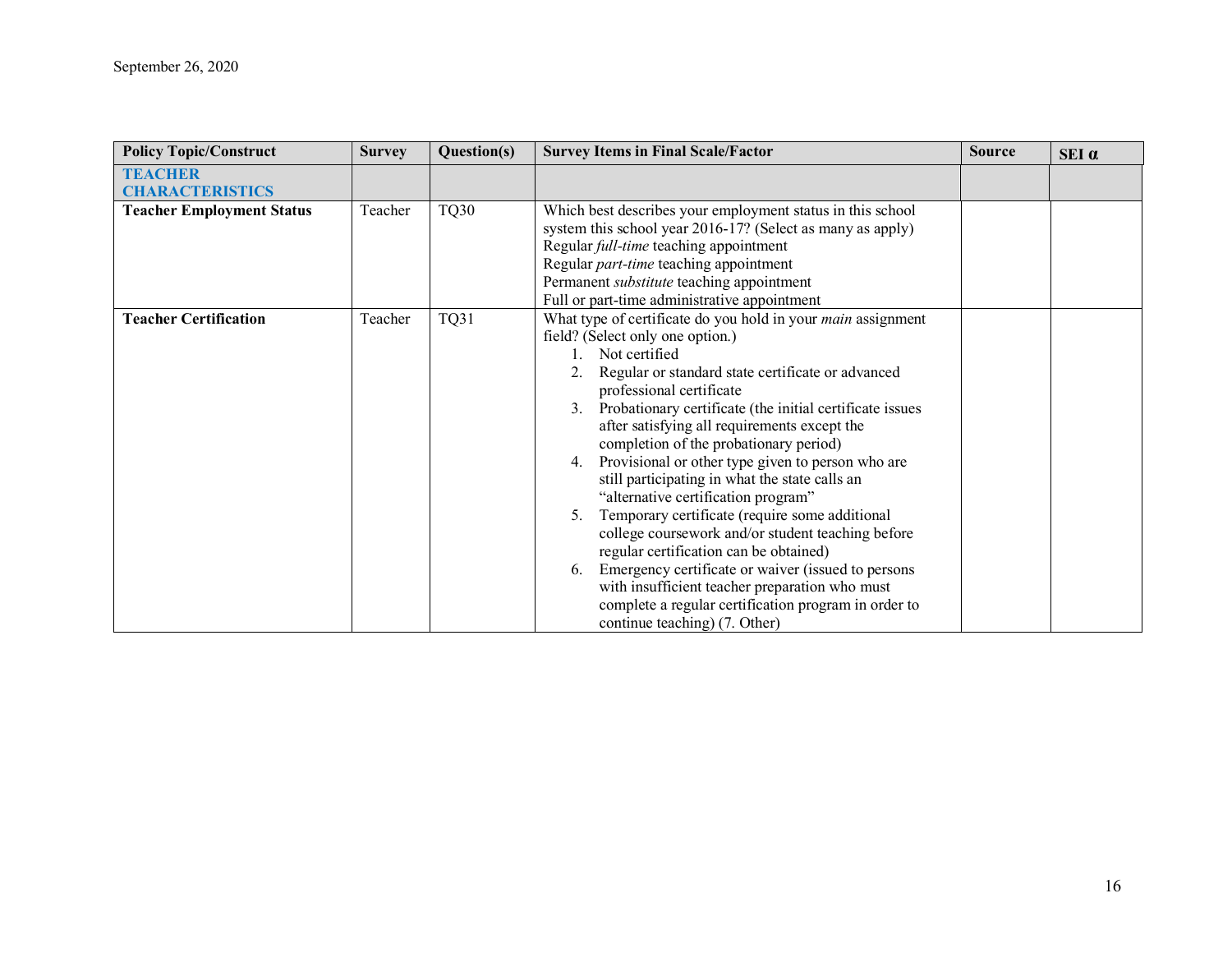| <b>Policy Topic/Construct</b>                                        | <b>Survey</b> | Question(s)            | <b>Survey Items in Final Scale/Factor</b>                                                                                                                                                                                                                                                                                                                                                                                                                                                                                                                                                                 | <b>Source</b> | $SEI$ $\alpha$                       |
|----------------------------------------------------------------------|---------------|------------------------|-----------------------------------------------------------------------------------------------------------------------------------------------------------------------------------------------------------------------------------------------------------------------------------------------------------------------------------------------------------------------------------------------------------------------------------------------------------------------------------------------------------------------------------------------------------------------------------------------------------|---------------|--------------------------------------|
| <b>Type of Certificate Held (if</b><br>applicable)                   | Teacher       | TQ31                   |                                                                                                                                                                                                                                                                                                                                                                                                                                                                                                                                                                                                           |               |                                      |
| <b>Main Teaching Assignment Field</b>                                | Teacher       | <b>TQ32</b>            | What is your main teaching assignment field—the field in<br>which you teach the most classes—during this 2016-17 school<br>year? If you teach in two field equally, report one here. You<br>will have the opportunity to provide the other field in an<br>upcoming question. (Select one option.)<br>(response options: $14$ subjects + other)                                                                                                                                                                                                                                                            |               |                                      |
| <b>Out of Field Teaching</b>                                         | Teacher       | TQ33                   | Yes/No                                                                                                                                                                                                                                                                                                                                                                                                                                                                                                                                                                                                    |               |                                      |
| <b>Other Teaching Assignments</b>                                    | Teacher       | TQ34                   | See TQ32                                                                                                                                                                                                                                                                                                                                                                                                                                                                                                                                                                                                  |               |                                      |
| Demographics                                                         | Teacher       | TQ34, 35, 38,<br>41/42 | Gender, race/ethnicity, income, highest degree $\&$ school                                                                                                                                                                                                                                                                                                                                                                                                                                                                                                                                                |               |                                      |
| <b>Teacher Experience</b>                                            | Teacher       | TQ37-39                | Ask about experience in different types of schools as well as<br>overall experience                                                                                                                                                                                                                                                                                                                                                                                                                                                                                                                       |               |                                      |
| <b>Undergraduate Degree</b>                                          | Teacher       | <b>TQ43</b>            | Degree and major field of study                                                                                                                                                                                                                                                                                                                                                                                                                                                                                                                                                                           |               |                                      |
| <b>Graduate Degree</b>                                               | Teacher       | <b>TQ44</b>            | Degree and major field of study                                                                                                                                                                                                                                                                                                                                                                                                                                                                                                                                                                           |               |                                      |
| <b>Participation in Alternative</b><br><b>Certification Programs</b> | Teacher       | <b>TQ45</b>            |                                                                                                                                                                                                                                                                                                                                                                                                                                                                                                                                                                                                           |               |                                      |
| <b>ACT/SAT scores</b>                                                | Teacher       | TQ46 & 47              |                                                                                                                                                                                                                                                                                                                                                                                                                                                                                                                                                                                                           |               |                                      |
| <b>Catholic School Importance</b>                                    | Teacher       | TQ49a-h                | How important are the following factors in your decision to<br>work at a Catholic school? (Select one in each row.)<br>(response options: not important at all, somewhat important,<br>moderately, very, extremely important)<br>a. Your commitment to the values of a Catholic<br>education<br>Your belief in the need for Catholic schools as a<br><sub>d</sub><br>viable option for families<br>Being part of a community of people who share your<br>f.<br>vision and values<br>Having the opportunity to share and teach your faith<br>g.<br>Being able to integrate your faith and y our work<br>h. | New           | $\alpha = 0.92$<br>Acceptable<br>Fit |
| <b>Teacher's Religion</b>                                            | Teacher       | TQ50                   | What is your religion? )(Catholic, Christian but not Catholic,<br>Other Religion, None/Atheist/Agnostic)                                                                                                                                                                                                                                                                                                                                                                                                                                                                                                  |               |                                      |